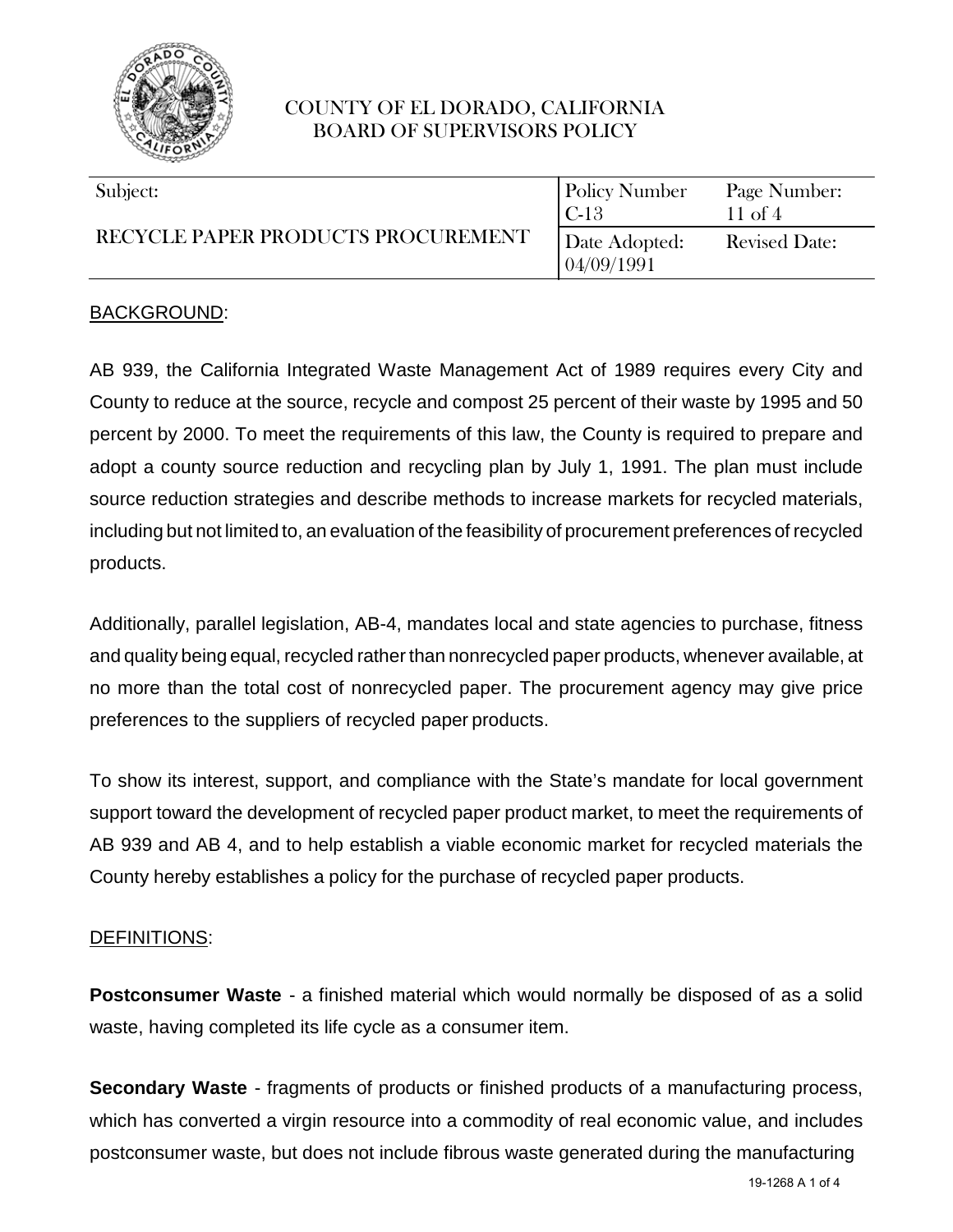

| Subject:<br>RECYCLE PAPER PRODUCTS PROCUREMENT | <b>Policy Number</b><br>$ C-13$ | Page Number:<br>$21 \text{ of } 4$ |
|------------------------------------------------|---------------------------------|------------------------------------|
|                                                | Date Adopted:<br>  04/09/1991   | <b>Revised Date:</b>               |

process such as fibers recovered from waste water or trimmings or paper machine rolls (mill broke), wood slabs, chips, sawdust or other wood residue from a manufacturing process.

**Recycled Paper** - (1) All paper and woodpulp products containing postconsumer waste and secondary waste materials as defined in this section. (2) A paper product with not less than 50% of its total weight consisting of secondary and postconsumer waste with not less than 10% of its total weight consisting of postconsumer waste. Included but are not limited to fine grades of paper, corrugated boxes, newsprint, tissue, and toweling.

### POLICY:

In the procurement of its paper products including but not limited to those described herein, el dorado County shall give a preference, whenever feasible, during the bid evaluation process to those bidders quoting recycled paper products as defined in this document.

#### PROCEDURE:

In each formal bid request released by the Purchasing Division for paper products, including but not limited to, office supplies, janitorial supplies, and kitchen supplies, the quotation schedule shall include price requests for both virgin and recycledproduct.

In the formal bid evaluation process, a 3% to 10% preference shall be applied and deducted from each of those bids submitted by vendors certifying their product to be recycled in accordance with the definition of "recycled" as included in this policy.

The amount of preference shall be established by the Purchasing Agent based upon statistics gathered on the specific commodity prior to the preparation of the request for bid. The request for bid shall state the amount of preference to be applied to recycled product in the evaluation.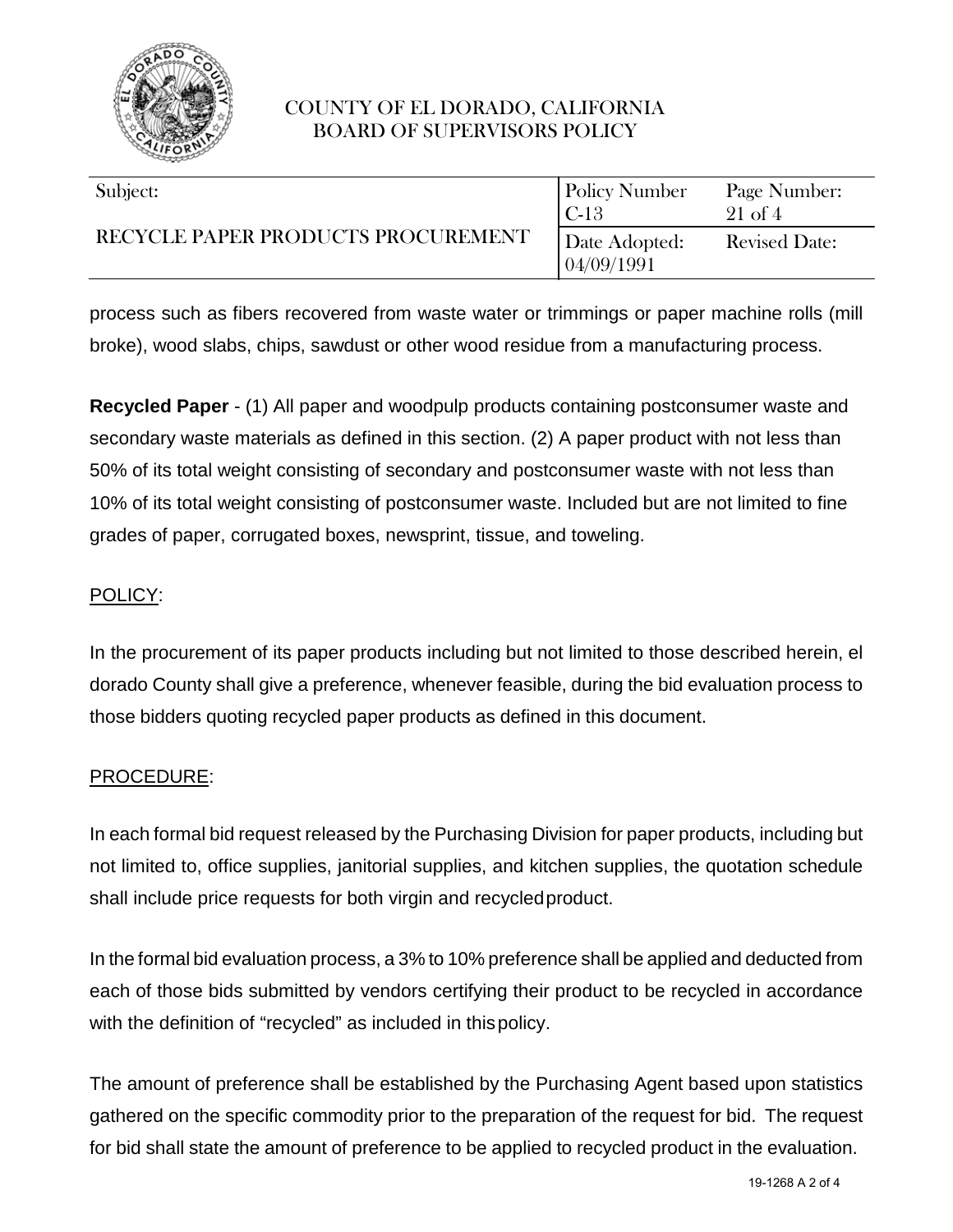

| Subject:<br>RECYCLE PAPER PRODUCTS PROCUREMENT | <b>Policy Number</b><br>l C-13 | Page Number:<br>$31$ of 4 |
|------------------------------------------------|--------------------------------|---------------------------|
|                                                | Date Adopted:<br>04/09/1991    | <b>Revised Date:</b>      |

Recycled products may be substituted for non-recycled paper products provided the product meets all applicable standards and regulations and after test and evaluation is found satisfactory to County users.

Said recycled preference shall take precedence overall other preferences, specifically the 3% local vendor preference contained in the Purchasing Ordinance.

In the case of all other factors being equal, the bid shall be awarded to the Purchasing Agent or mandated by State law, shall be the guideline for the minimum requirements of recycled paper products. The request for bid shall indicate the specification being utilized.

In addition to the requirement to meet federal or State specification, all recycled paper products will be purchased on a test basis initially to insure that they are acceptable to the County. (Computer paper is the prime example.)

The County reserves the right to re-award any bid to the next lowest qualified bidder of virgin product, if the recycled product fails to function in an acceptable manner as determined by the using department.

Multi item bid requests will be awarded on a line item basis to get the maximum of recycled product in use.

The variable preference shall be in effect for 18 months from the date of adoption of this policy. After that time, market will be re-evaluated to determine if preferences can be reduced and or made uniform.

All other County departments shall work cooperatively with the Purchasing Division to further the purpose of this policy.